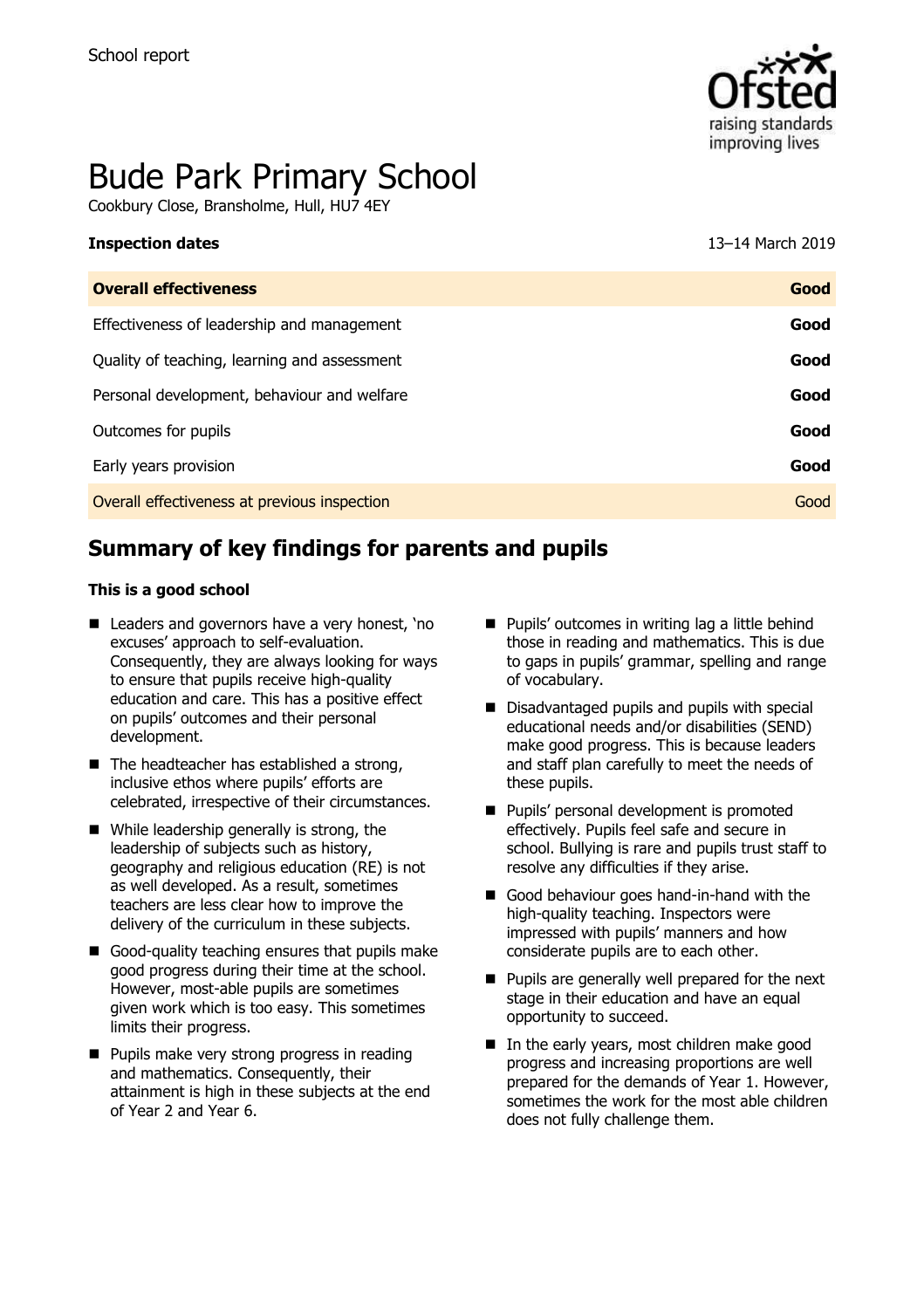

# **Full report**

#### **What does the school need to do to improve further?**

- **IMPROVE OUTCOMES IN WRITED SO that they match those in mathematics and reading by:** 
	- widening pupils' vocabulary, improving their spelling and use of grammar across all subjects
	- ensuring that teachers' assessments of writing inform the planned next steps in pupils' learning.
- **Further develop the skills of subject leaders for history, geography and RE so that they** are better able to support teachers and so drive up standards in these subjects.
- Increase the challenge for the most able, including in the early years.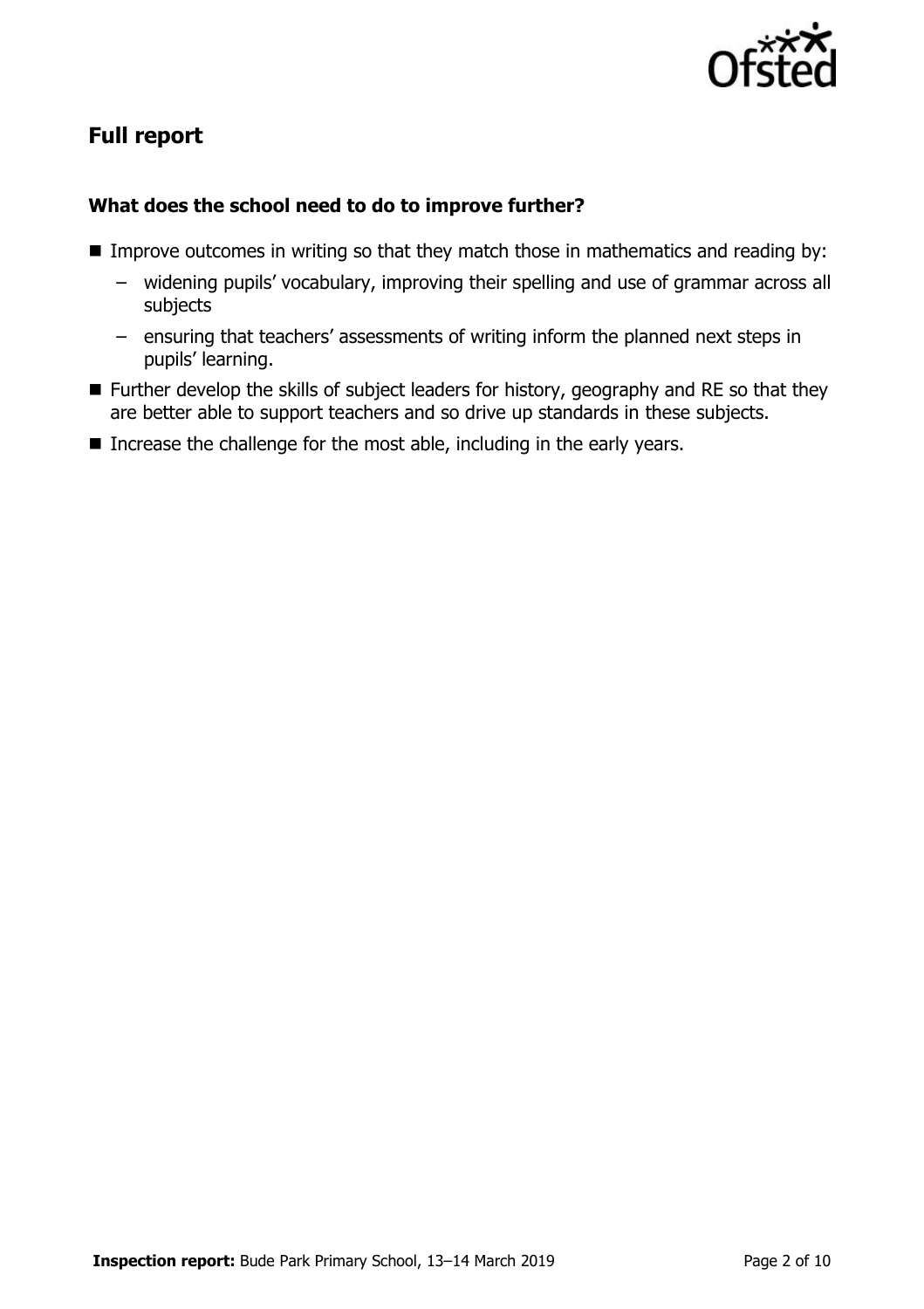

# **Inspection judgements**

#### **Effectiveness of leadership and management Good**

- The headteacher has established a strong, highly inclusive ethos in the school where pupils feel valued and fully included in all aspects of school life. As a result, the school provides particularly good support for pupils with SEND. Parents are glowing in their praise of the school, saying it is 'more than a school but part of the community'.
- Honest, crystal-clear self-evaluation is a strength of leadership. While there are many things the school does very well, leaders and governors are in no way complacent. School leaders ensure that they draw upon the best practice within the trust and further afield to constantly improve. This has had a particularly strong impact on the teaching of mathematics and reading.
- Leaders have worked hard to develop a wide, interesting curriculum in subjects other than reading, writing and mathematics. Art, music and design and technology are strengths in the curriculum. For example, 41 pupils currently play a brass instrument. Additionally, in all years, pupils learn to compose and perform music during general music lessons. Pupils are taught well to paint and draw using a variety of different materials and in a range of styles.
- The physical education (PE) and sport premium is used effectively. Teachers are able to improve their PE teaching skills. Pupils have the opportunity to take part in unusual sports, such as archery, frisbee and wheelchair sports, alongside common sports such as football. The school ensures that all pupils take part in competitive sports events with pupils from other schools in the academy trust and local area.
- Extra-curricular activities are varied, well attended and bring learning to life for pupils. Many pupils attend yoga, book club, film club and various music and PE activities.
- The pupil premium is used effectively. The well-attended breakfast club, partly funded by pupil premium, provides additional opportunities to practise reading, writing and mathematics. The high-quality tracking of pupils' progress ensures that prompt and effective action is taken to support those who begin to fall behind.
- $\blacksquare$  Leadership in humanities is not as well developed as in other subjects. Consequently, teachers have not been given sufficient information or feedback about how to raise standards in history, geography and religious education.

### **Governance of the school**

- Governors receive detailed information from the headteacher on pupils' outcomes, their behaviour and attendance. This enables them to challenge and support leaders well.
- Governors have a thorough understanding of what is going well in the school. They are also acutely aware of the areas which still need further development. They scrutinise development plans in detail to ensure that leaders fully evaluate the impact of their actions.
- The arrangements for training and upskilling governors are particularly strong. Governors have opportunities to meet other governing bodies to exchange information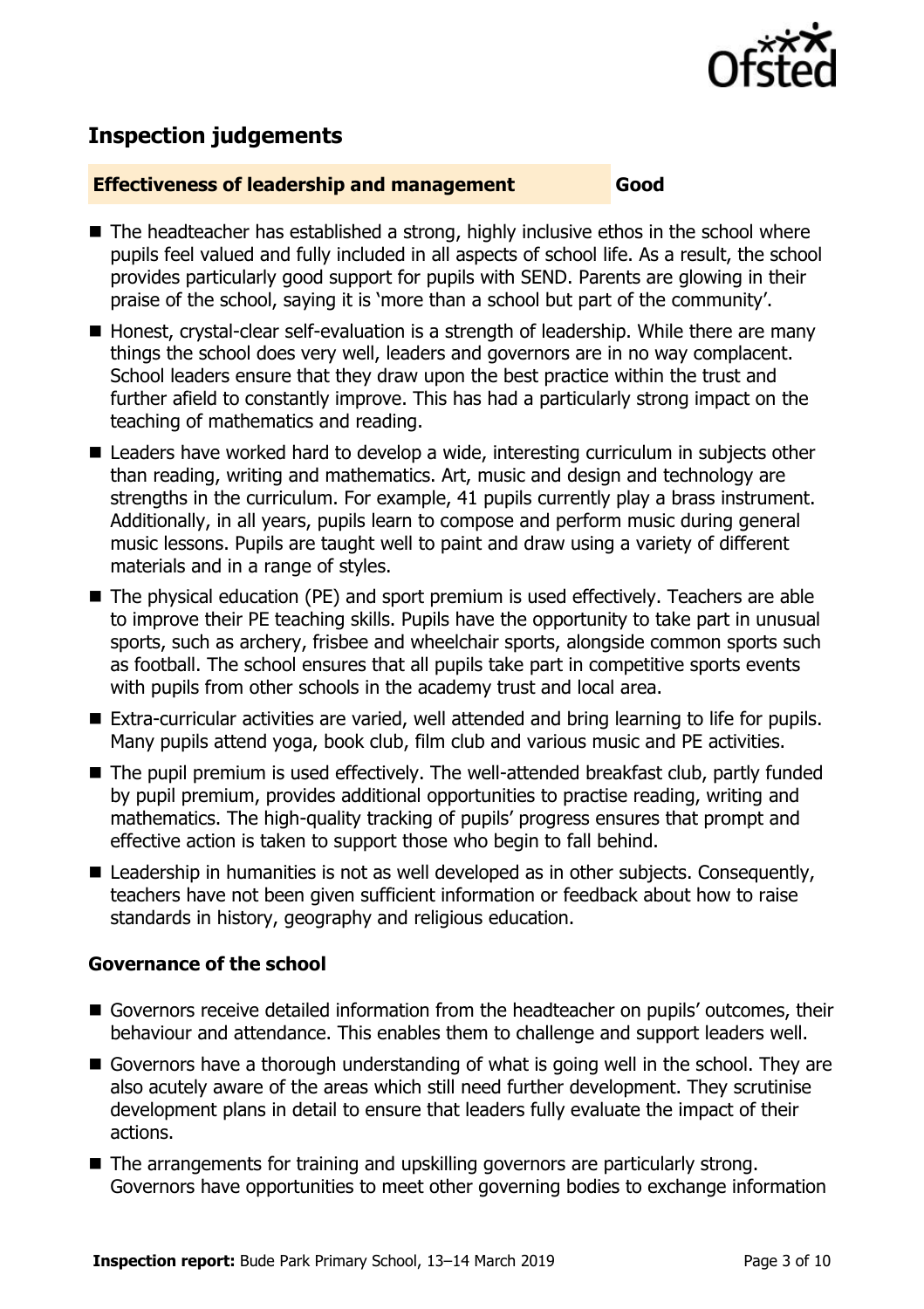

and update policies.

### **Safeguarding**

- The arrangements for safeguarding are effective. Safeguarding is overseen meticulously by the governing body.
- All current government requirements are met. There is appropriate vetting of staff on their appointment. There were minor errors in the documentation which were rectified by the end of the inspection.
- **Pupils are taught how to keep themselves safe and manage risk through the strong** curriculum.
- Training of staff is regular and reflects current government requirements. Leaders regularly update staff on how to be vigilant in identifying safeguarding concerns.

#### **Quality of teaching, learning and assessment Good**

- Teachers question pupils well so that they are able to answer in full sentences, thus improving their speaking skills.
- Teachers have good subject knowledge in most subjects. They plan interesting activities for pupils to deepen their understanding.
- Additional adults in the classroom support pupils well. As a result, pupils with SEND thrive.
- In mathematics, pupils learn the basics thoroughly, such as addition and times tables. They learn to explain their working out of problems and then progress to solving problems mathematically. This ensures that they are ready for the demands of secondary school by the end of Year 6.
- $\blacksquare$  In reading, teachers ensure that pupils explore a variety of different texts, including poetry, fiction and non-fiction. This develops pupils' reading skills well.
- **Pupils take a pride in their work, presenting their work neatly and legibly. Pupils value** the award of a 'pen licence', which allows them to exchange pencil for pen. However, pupils' use of accurate spelling and grammar and a range of rich vocabulary is not fully developed.
- $\blacksquare$  Science is taught well, with good opportunities for pupils to learn science through taking part in experiments.
- In art, teachers introduce pupils to the work of artists from different periods in history. Pupils are taught specific techniques, such as shading and the use of primary colours. As a result, pupils have impressive skills in art by the time they are in Year 6.
- Most-able pupils are sometimes not well challenged. They sometimes finish their work before others, so have to wait.
- Teachers generally make accurate assessments of what pupils can and cannot do. As a result, pupils who begin to fall behind are identified and are helped to catch up. However, at times teachers do not use their assessments to match work effectively to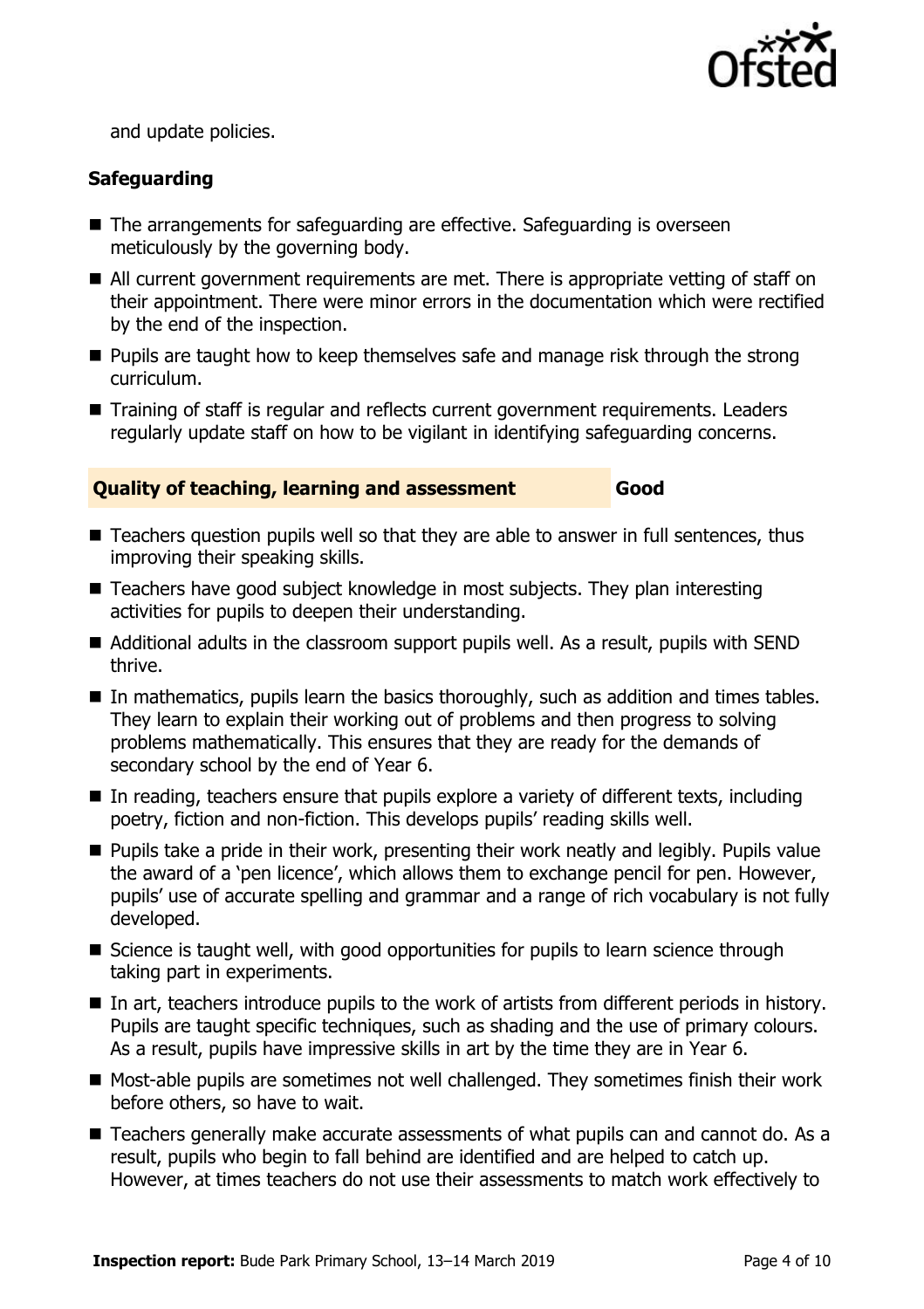

fully address learning gaps in pupils' writing.

#### **Personal development, behaviour and welfare Good**

#### **Personal development and welfare**

- The school's work to promote pupils' personal development and welfare is good.
- $\blacksquare$  Pupils say they feel safe and secure from any threats of bullying, which they say are very rare. They say that they would be comfortable talking to an adult should the need arise. Detailed school records verify that bullying is uncommon.
- Trained playground helpers ensure that pupils always have someone to play with at lunchtime and breaktimes.
- There are many opportunities for pupils to make a positive contribution in the school. Elections are held for school council members and for head boy and head girl. Pupils value these opportunities, making comments such as 'we feel listened to'.
- **Pupils said that the school gives them good personal, social and health education. They** are well aware of how to lead healthy lifestyles and of the potential dangers of drugs and alcohol.
- **Pupils have a good understanding of how to stay safe online. They were able to explain** to an inspector how using social media can be like 'leaving your front door wide open' if sufficient precautions are not taken to protect online identity.
- Within the curriculum, pupils learn about cultures and religions other than their own. These curriculum opportunities, and the numerous arts and sporting opportunities ensure that pupils' spiritual, moral, social and cultural understanding are strong.

### **Behaviour**

- The behaviour of pupils is good.
- In lessons, pupils behave well and are keen to follow instructions. They apply themselves well to teachers' requests. Pupils with SEND behave impeccably because of the high expectations of behaviour and excellent attention to their needs.
- Inspectors were impressed by pupils' manners. They greet each other and adults politely. The youngest pupils in the school learn to share and take turns when playing. Outdoors, pupils used play equipment with consideration for others.
- $\blacksquare$  Only on the occasions when teaching does not fully engage them or is unchallenging, do some pupils lose concentration.
- Outdoors, at breaks and lunchtime, pupils behave well. Lunchtime buddies ensure that all pupils have somebody to play with. Pupils play with equipment sensibly.
- Pupils' attendance is similar to the national average. The school is doing all it can to reduce persistent absence, which is above the national average.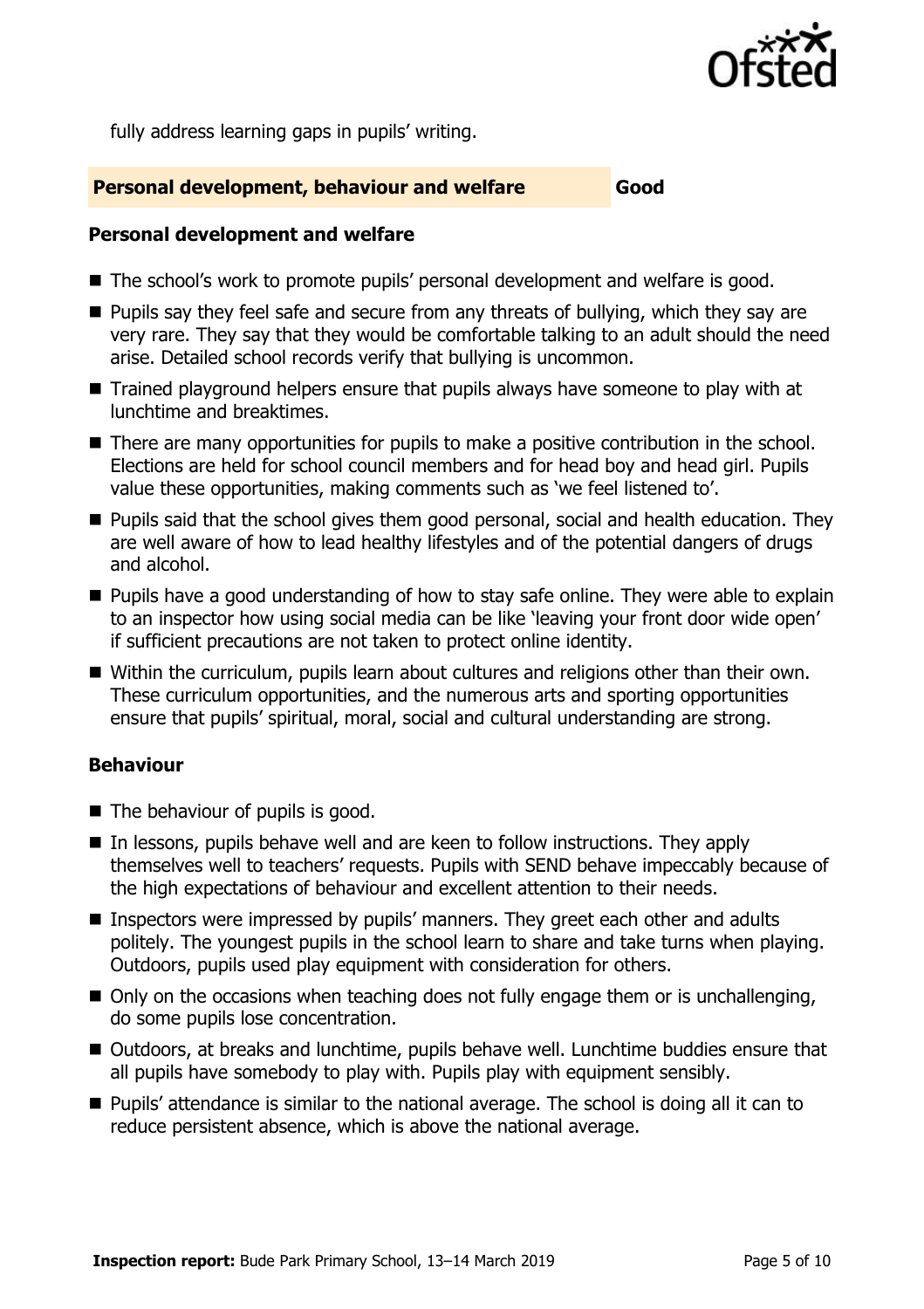

### **Outcomes for pupils Good**

- Pupils make very strong progress in reading and mathematics across key stage 2. As a result, in 2018, the proportion of Year 6 pupils who achieved the expected standard in reading and mathematics was well above the national average. In writing, pupils' progress was not as strong as in reading and mathematics and the proportion of pupils achieving the expected standard in this subject was similar to the national average.
- High-quality phonics teaching ensures that the proportion of pupils meeting the expected standard in the Year 1 phonics check is broadly at the national average.
- In key stage 1, pupils make good progress. The proportion of pupils reaching the expected standard of attainment is above the national average in reading, writing and mathematics.
- **Pupils currently in the school are making good progress. However, pupils' progress in** writing continues to lag behind that of reading and mathematics. Pupils sometimes struggle to spell more difficult words. New systems of teaching spelling are being tried by teachers, but it is too early to measure the impact. Pupils sometimes use a narrow range of vocabulary and grammar in their writing across different subjects.
- Disadvantaged pupils made better progress than others nationally in the end of key stage 2 tests in 2018. The pupil premium continues to have a positive impact on these pupils' outcomes. Inspection evidence indicates that currently these pupils are making as much progress as their peers.
- **Pupils with SEND make particularly strong progress. The specially tailored programmes** that are put in place for the most vulnerable pupils ensure that they learn the fundamentals of reading, writing and mathematics. The high adult-to-pupil ratio in the 'adapted provision' classroom ensures that pupils receive high-quality, close support.
- Overall pupils are well prepared for their next stage in education when they leave for secondary school.

#### **Early years provision Good Good**

- Children enter the Nursery with skills and abilities that are generally below those typical of their age. This is particularly the case in speaking. Over time they make good progress across the early years. They soon learn to write letters, including their name. They can make simple mathematical calculations and start to read simple words and sentences. Over time, the proportion of children achieving a good level of development is improving. Consequently, increasing proportions of children are well prepared for the demands of Year 1.
- Leaders and staff have improved the quality of assessment, teaching and the curriculum in the early years. The early years classes provide a stimulating learning environment for children.
- Staff are well trained as a result of opportunities to visit other early years settings and learn from others. The environment now has the development of literacy skills at the centre of all activities. This means that children learn the essentials of reading and writing throughout the day, not only in phonics lessons.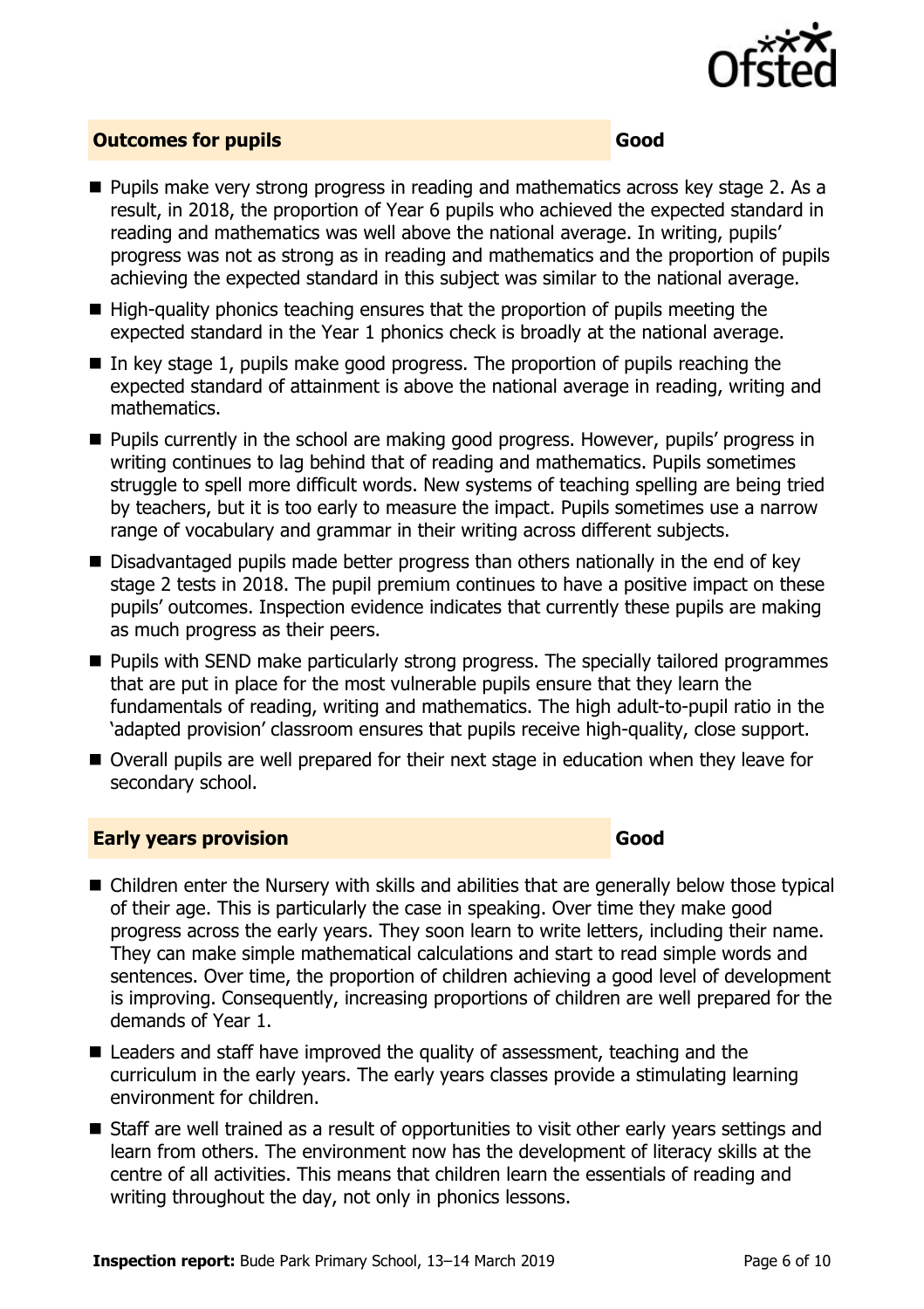

- Adults encourage children to speak in full sentences and use an increasingly wide range of vocabulary. This improves their speaking skills effectively.
- Arrangements for assessing children are generally effective, with the next steps in learning being identified. However, the most able children are not always challenged as well as others.
- The outdoor area is used well to extend children's learning. There are good opportunities for children to practise their writing, play number games, play cooperatively with their friends in the 'mud kitchen' and do physical activities.
- Children behave well. Adults have established clear rules and routines, which children follow. Children have good manners, they share toys and speak politely to each other.
- Safeguarding is effective, and all welfare requirements are met.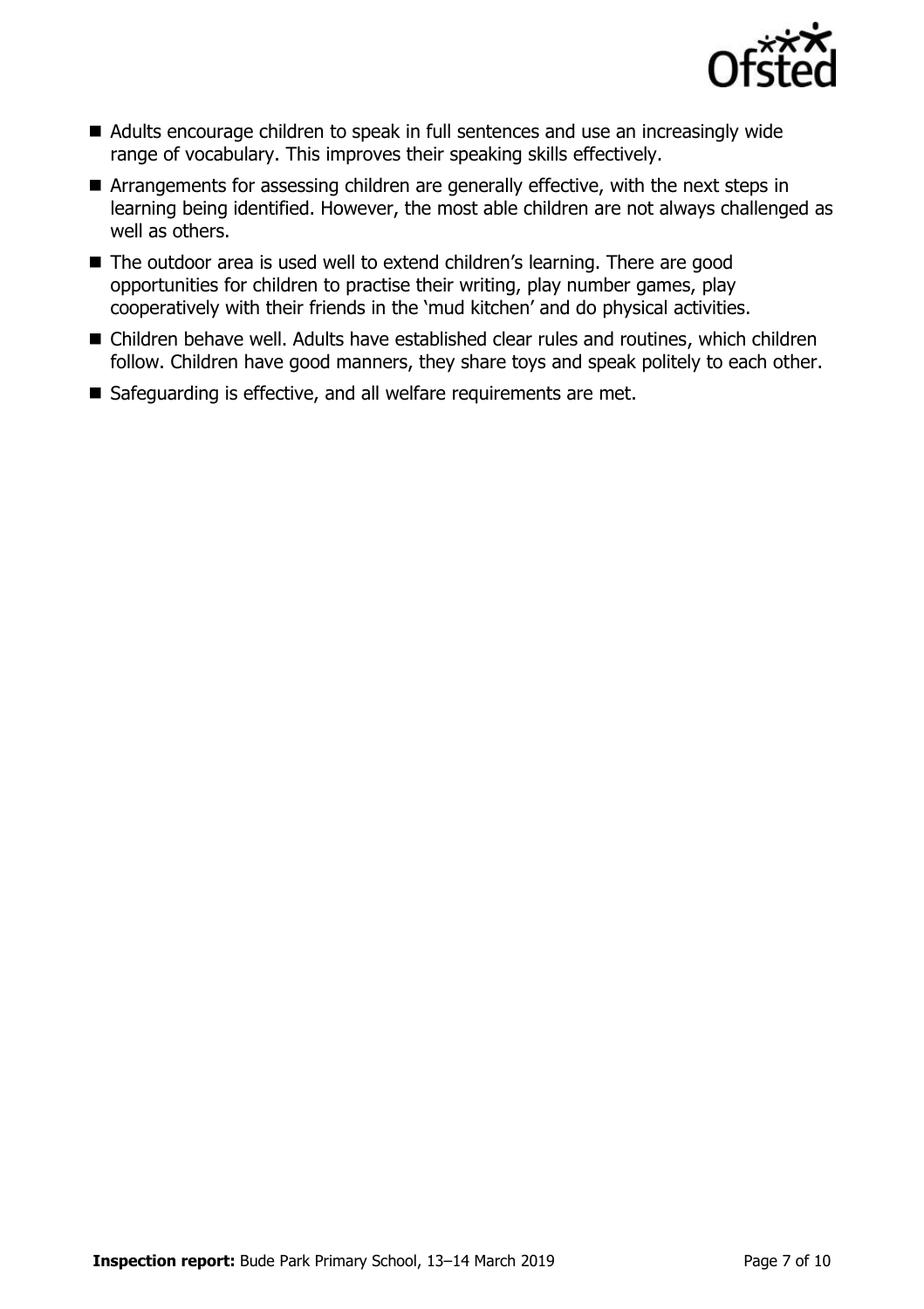

# **School details**

| Unique reference number | 139511                          |
|-------------------------|---------------------------------|
| Local authority         | Kingston upon Hull City Council |
| Inspection number       | 10059149                        |

This inspection of the school was carried out under section 5 of the Education Act 2005.

| Type of school                      | Primary                   |
|-------------------------------------|---------------------------|
| School category                     | Academy converter         |
| Age range of pupils                 | 3 to 11                   |
| Gender of pupils                    | Mixed                     |
| Number of pupils on the school roll | 253                       |
| Appropriate authority               | The governing body        |
| Chair                               | Anne Fowlie               |
| <b>Headteacher</b>                  | Shaun Allison             |
| Telephone number                    | 01482 825 316             |
| <b>Website</b>                      | www.budepark.hull.sch.uk/ |
| <b>Email address</b>                | shaunallison@nccat.co.uk  |
| Date of previous inspection         | 28-29 January 2015        |

### **Information about this school**

- The school is part of the North Carr Collaborative Academy Trust, a multi-academy trust, which supports three primary schools in the Bransholme area, north of Hull.
- The proportion of pupils supported through the pupil premium is well above the national average.
- The proportion of pupils with SEND, including the proportion who are supported by an education, health and care plan, is above the national average.
- Most pupils are of White British heritage. The proportion of pupils who speak English as an additional language or who are from minority ethnic groups is below the national average.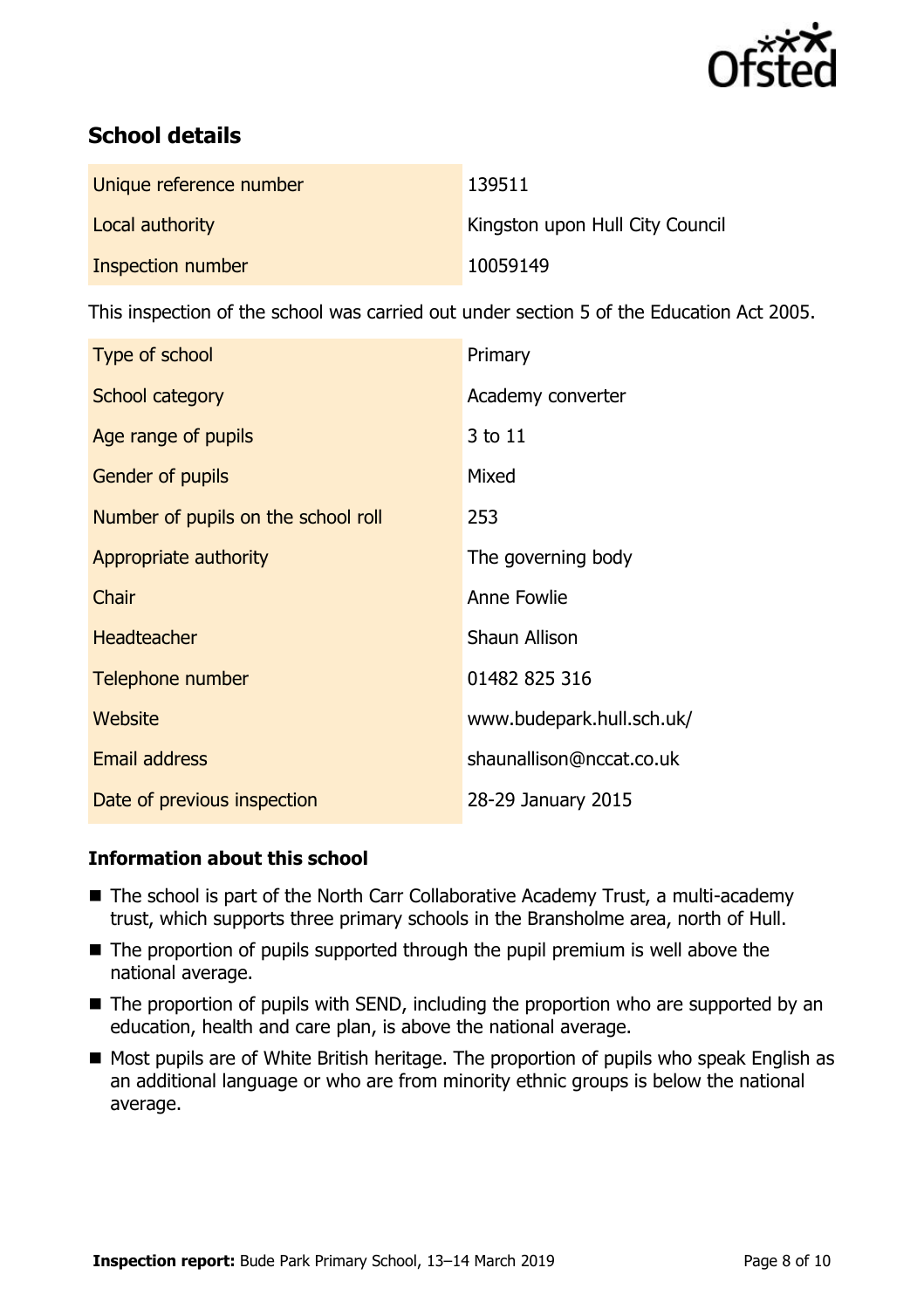

# **Information about this inspection**

- **Inspectors visited lessons and an assembly, listened to some pupils reading and looked** at the work in pupils' books to evaluate their progress over time. They spoke to pupils, staff (including the headteacher and other leaders), governors and the chief executive of the North Carr Collaborative Academy Trust.
- Inspectors scrutinised various documents, including the summary of self-evaluation, safeguarding information, various policies and the tracking of pupils' progress.
- The 19 responses to Ofsted's online questionnaire, Parent View, were considered by inspectors. An inspector spoke to parents as they were bringing their children into school.

#### **Inspection team**

| Robert Jones, lead inspector | Ofsted Inspector |
|------------------------------|------------------|
| Rebecca Clayton              | Ofsted Inspector |
| <b>Christine Turner</b>      | Ofsted Inspector |